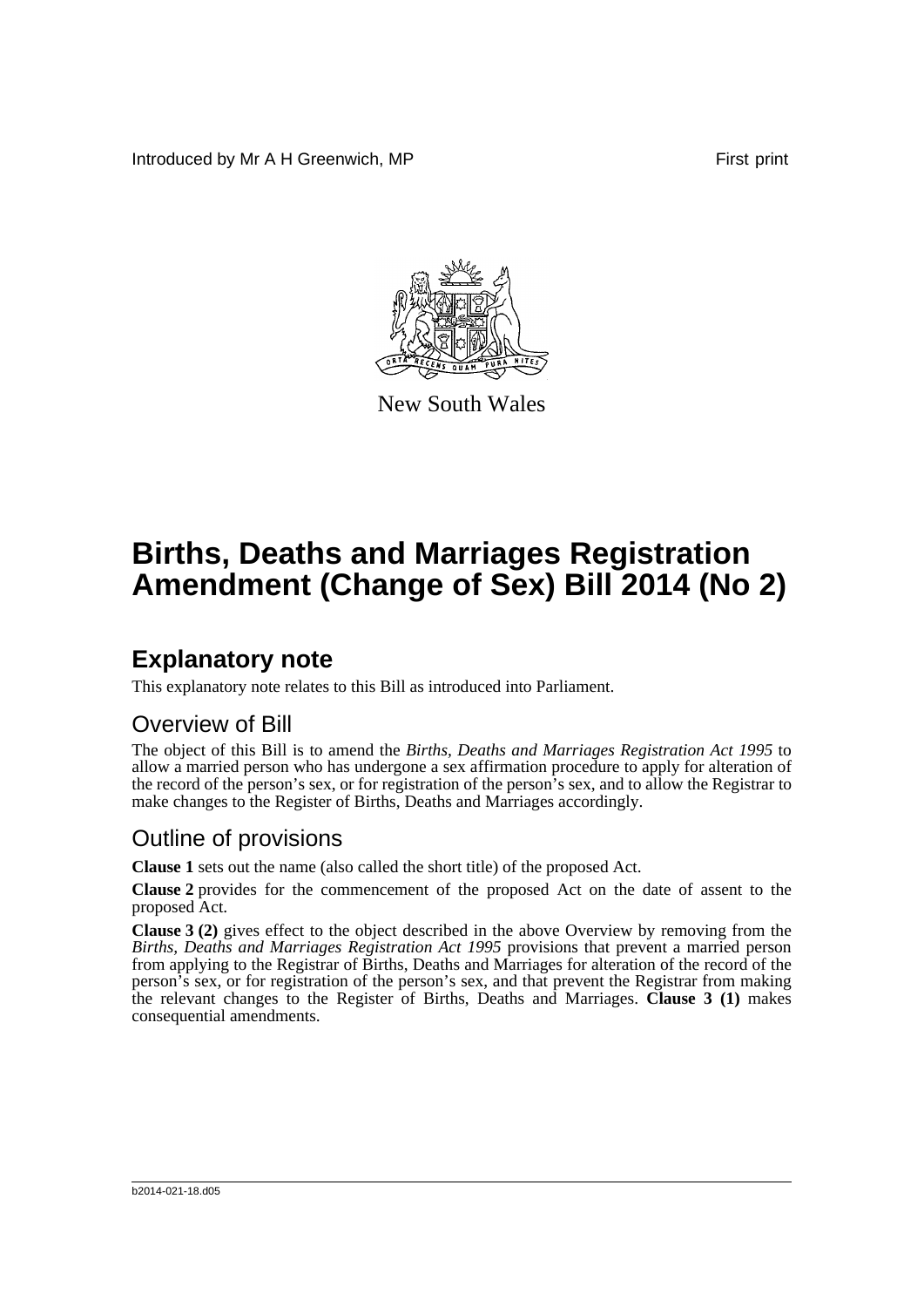Introduced by Mr A H Greenwich, MP First print



New South Wales

# **Births, Deaths and Marriages Registration Amendment (Change of Sex) Bill 2014 (No 2)**

### **Contents**

|    |                                                                          | Page |
|----|--------------------------------------------------------------------------|------|
| 1. | Name of Act                                                              |      |
|    | Commencement                                                             |      |
| 3  | Amendment of Births, Deaths and Marriages Registration<br>Act 1995 No 62 |      |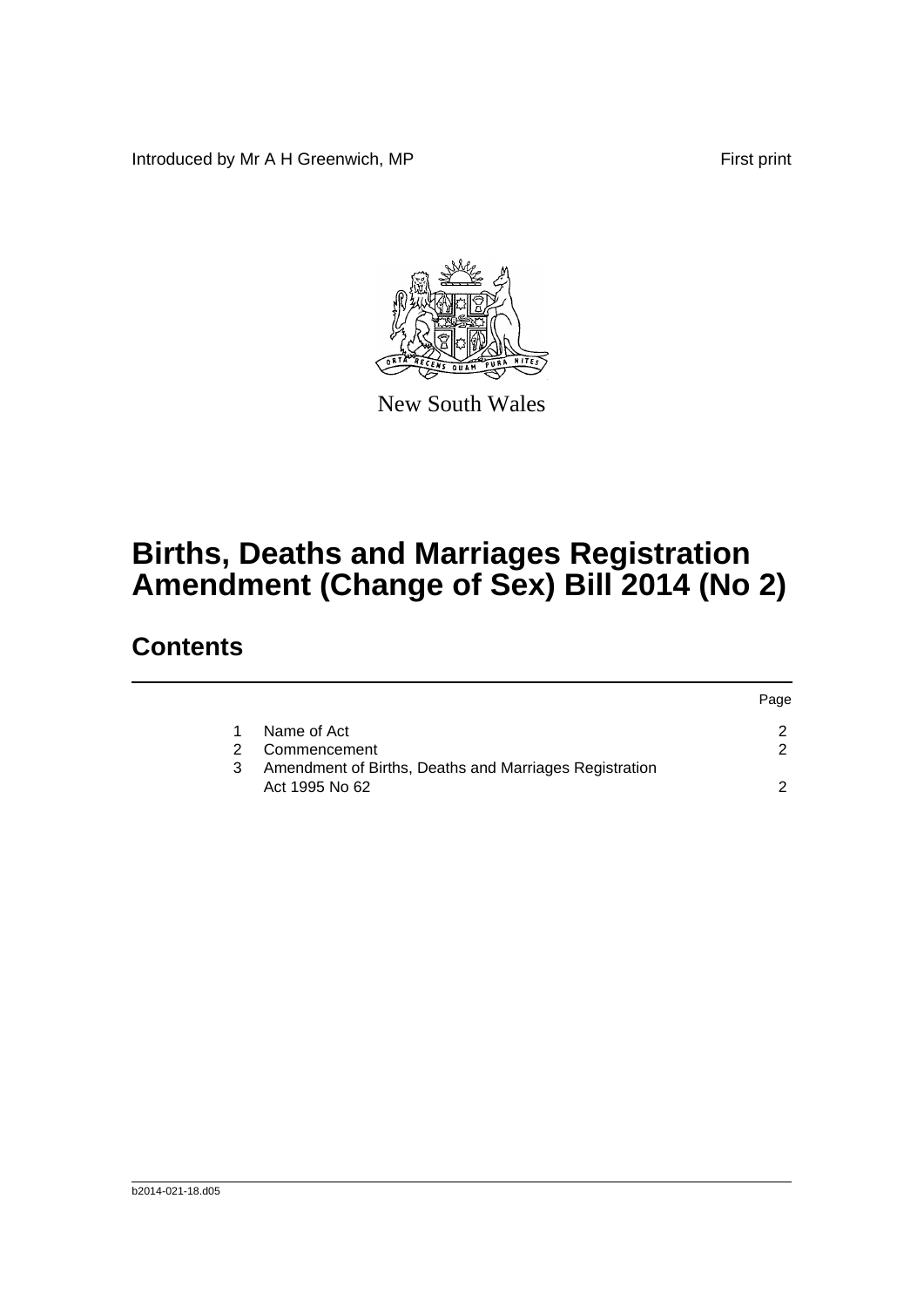

New South Wales

# **Births, Deaths and Marriages Registration Amendment (Change of Sex) Bill 2014 (No 2)**

No , 2014

#### **A Bill for**

An Act to amend the *Births, Deaths and Marriages Registration Act 1995* to allow a married person who has undergone a sex affirmation procedure to have the person's sex registered or to have the record of the person's sex altered.